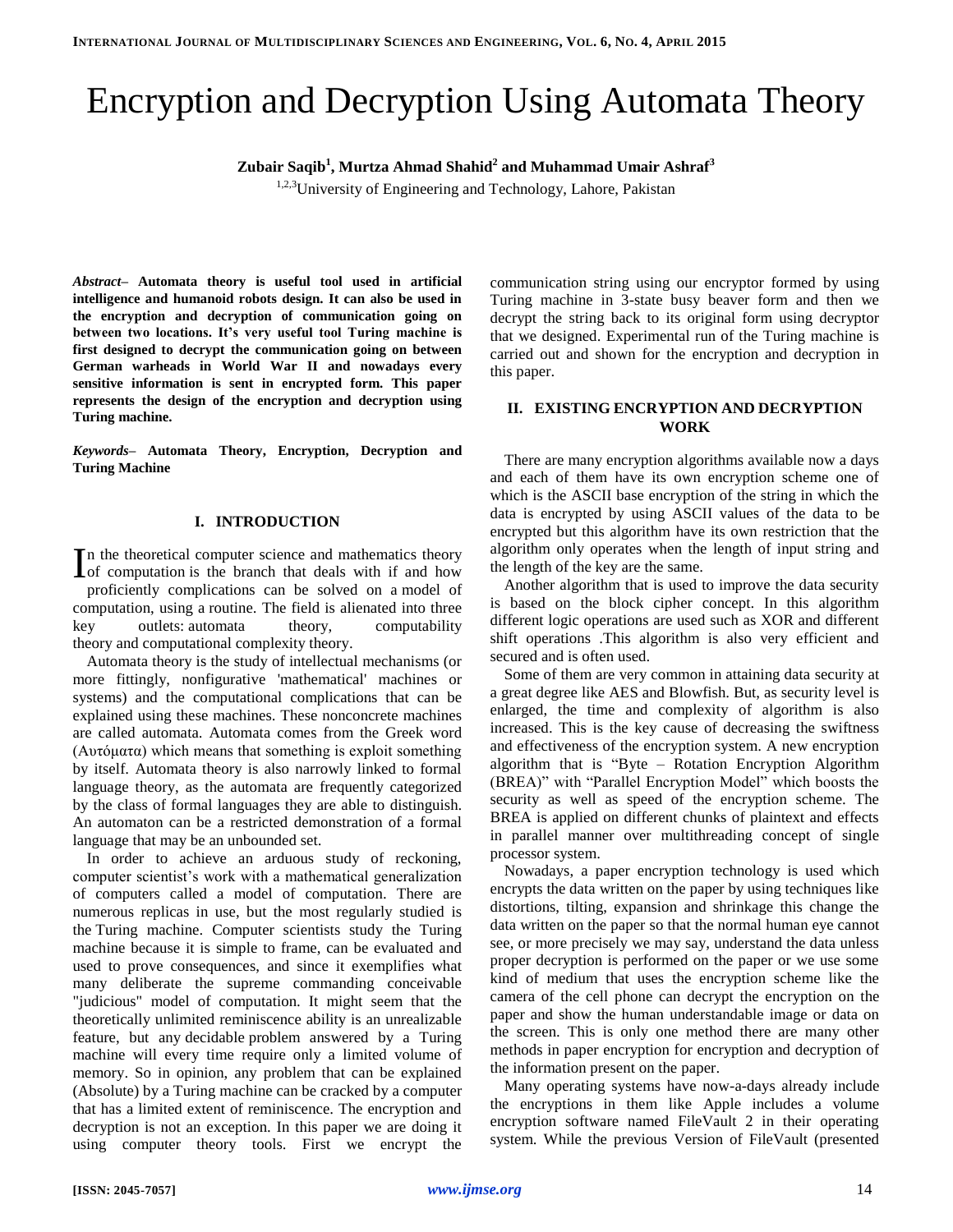with Mac OS X 10.3) only encrypted the home folder, FileVault 2 can encrypt the full capacity containing the operating system (this is commonly referred to as full disk encryption).

Another encryption scheme for users who wants security level and processing level is a block cipher which is a derivation on the fiestle network Architecture. The algorithm provides security levels and their parallel processing levels by using several keys for the encryption/decryption method. This capability is accomplished by using fuzzy logic. The results of the proposed encryption algorithm will be examined by paralleling with other surviving encryption Algorithms.

There is an available application which even encrypts image files, data files and documentation files. This application uses simple key generation method of arbitrary digit cohort and grouping. The final Encryption is a binary one accomplished through turning of bits and XOR operation applied on each chunk of data in any file using a symmetric decimal key. The key Generation and Encryption are all done by the system itself after clicking the encryption button with clearness to the user. The same encryption key is also used to decrypt the encrypted binary file.

# **III. ENCRYPTION AND DECRYPTION**

First we use a simple encryption scheme in which we encrypt our string using static form of encryption in which a word is simply replaced by its encrypted replica and the output is shown in Table 1. Here is the design of the static encryptor that encrypt the string using simple encryption scheme.

| <b>Symbol</b> | <b>Replica</b> | <b>Symbol</b> | <b>Replica</b> |
|---------------|----------------|---------------|----------------|
| A             | 00001          | N             | 01110          |
| B             | 00010          | Ω             | 01111          |
| $\mathcal{C}$ | 00011          | P             | 10000          |
| D             | 00100          | Q             | 10001          |
| E             | 00101          | R             | 10010          |
| F             | 00110          | S             | 10011          |
| G             | 00111          | T             | 10100          |
| H             | 01000          | U             | 10101          |
| I             | 01001          | V             | 10110          |
| J             | 01010          | W             | 10111          |
| K             | 01011          | X             | 11000          |
| L             | 01100          | Y             | 11001          |
| M             | 01101          | Z             | 11010          |
|               |                | Δ             | л              |

Table 1: Encryption and decryption

# *Post-Turing instruction-abbreviations used for this example:*

 $R=$  Move tape right.  $L=$  Move tape Left.

Z= Read tape symbol.

H=Stop machine after successful encryption.

S= Replace output of instruction 'F' with original symbol on Tape.

F= Replace tape symbol with its binary form replica.

Jxxx=unconditionally go to the instruction xxx.

J $\Delta$ xxx= If tape symbol is ' $\Delta$ 'go to 'M' state else go to next state.

C= Check for respected replica of the symbol from replica set. JTxxx= Go to next instruction if the respected replica is present in the instruction 'C'.

E= Stop the machine giving an error.

M= Read 10 tape symbols if all are ' $\Delta$ ' go to 'H' else go to next instruction.

#### *Sample input:*

This year our profit is six million

# *Sample output:*

# 10100010000100110011Δ11001001010000110010Δ01111 1010110010Δ10000100100111100110010Δ01101000100110 011Δ100110100111000Δ01101010010110001100010010111 101110 ΔΔΔΔΔΔΔΔΔΔ

Now we send this encrypted string at our destination and then we decrypt it back to its original form using the static decryptor that uses a simple decryption scheme.

# *Post-Turing instruction-abbreviations used for this example:*

 $R=$  Move tape right.  $L=$  Move tape Left.

Z= Read tape symbol.

H= Stop machine after successful encryption.

E= Stop the machine giving an error.

C= Check for respected symbol for the replica.

F= Place symbol at the start of the tape if another symbol is already present place it next to the available place.

P= Read 5 successive 0's and 1's combination and send it to the next state.

 $Jxxx =$  unconditionally go to the instruction  $Jxxx$ 

J $\Delta$ xxx= If tape symbol is ' $\Delta$ 'go to 'M' state else go to next state.

JT= Go to next instruction if the respected replica is present. M= Read 10 tape symbols if all are ' $\Delta$ ' go to 'H' else go to next instruction.

# *Sample input:*

10100010000100110011Δ11001001010000110010Δ01111 1010110010Δ10000100100111100110010Δ01101000100110 011Δ100110100111000Δ01101010010110001100010010111 101110ΔΔΔΔΔΔΔΔΔΔ

# *Sample output:*

This year our profit is six million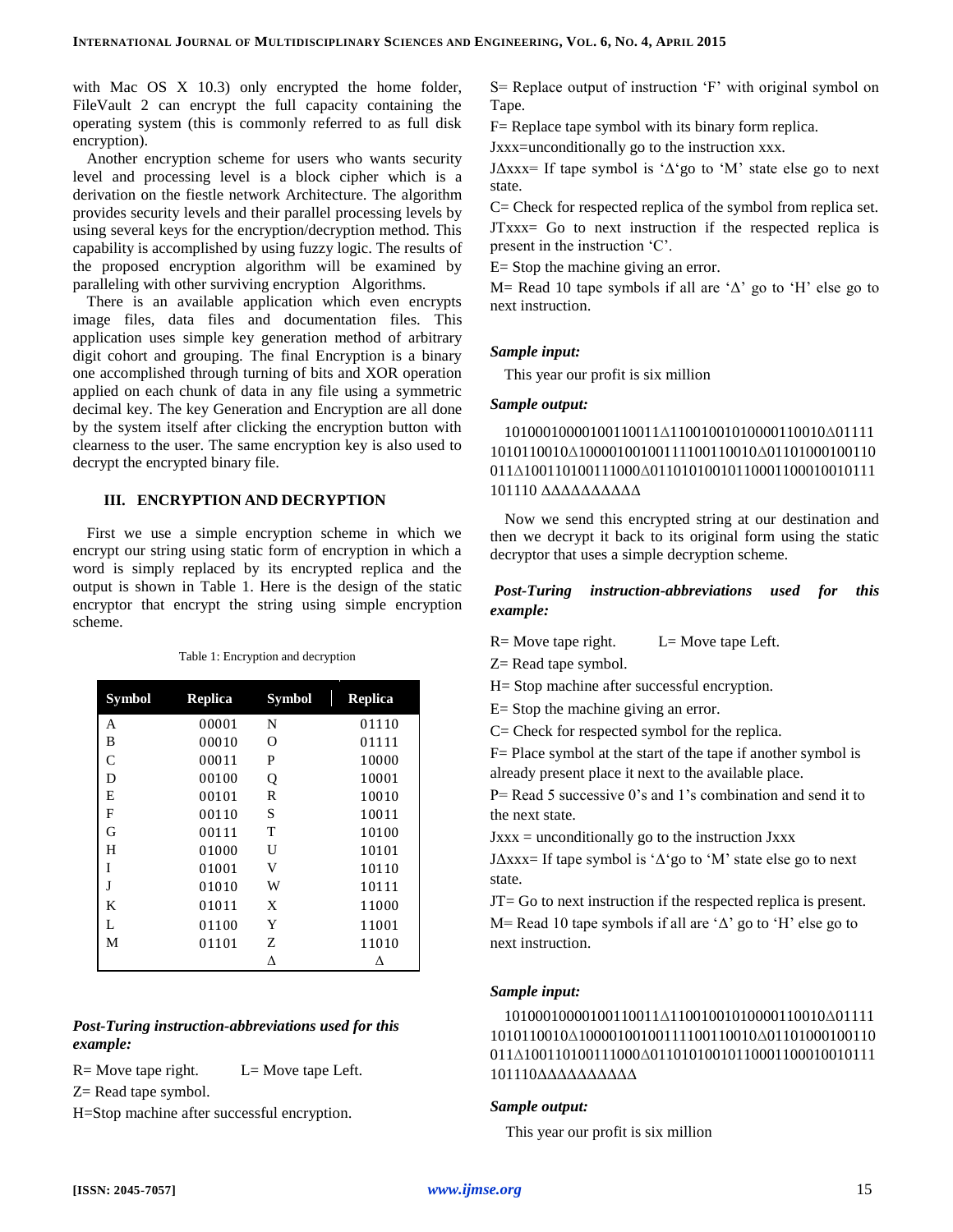

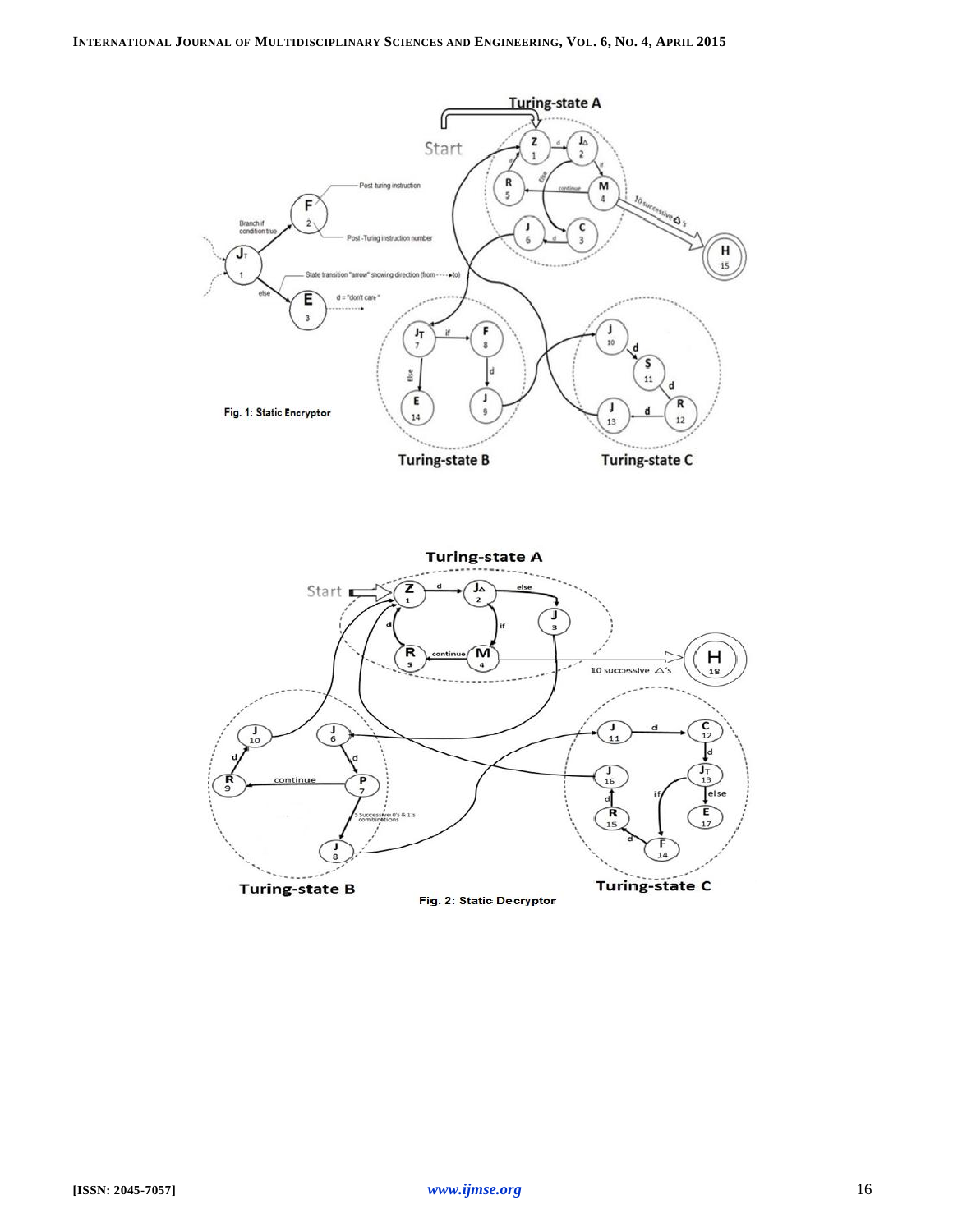This will decrypt our string back to its original form and we have successfully done a secure communication between source and destination.

Now we move onto some more difficult encryption scheme. Suppose we are designing an encryption scheme for the army than the information that is sent is very sensitive and its lost cannot be bare so we use a dynamic encryption scheme in which we replace the symbol with its replica but we also insert a small amount of garbage in it so that it is not easy to recognize the original message.

### *Garbage Set:*

**{** Ò Ø ü â ä à å ç £ ø º ª ¿ ® ¬ ¡ © ¦ ¢ ¤ ð ß! @ # \$ % ^ & \* (  $)$  \_ - + = { } : " ? > < , . / ';]  $[ \n\t\t\t\t\t\t\t\t\setminus \mathbb{R}$ 

Assume a case in which the two army battalions are trying to communicate with each other using their walkie-talkie and they are communicating with each other. We have designed the walkie-talkie such as it gets the message in the form of voice and place it on the input tape of the decryptor machine that we have embed in the walkie-talkie which encrypts the message and then send it in the form of signals in the medium i.e. air using the transmitter at certain frequency.

# *Post-Turing instruction-abbreviations used for this example:*

 $R=$  Move tape right.  $L=$  Move tape Left.

Z= Read tape symbol.

H= Stop machine after successful encryption.

S= Replace output of instruction 'P' with original symbol on tape.

P= Concatenate 5 random characters from garbage set at the end of replica.

F= Replace tape symbol with its binary form replica.

Jxxx= unconditionally go to the instruction xxx.

JΔxxx= If tape symbol is 'Δ'go to 'M' state else go to next state.

C= Check for respected replica of the symbol from replica set.

JTxxx= Go to next instruction if the respected replica is present in the instruction 'C'.

E= Stop the machine giving an error.

M= Read 10 tape symbols if all are 'Δ'go to 'H' else go to next instruction.



Fig. 3: Dynamic Encryptor(Less garbage)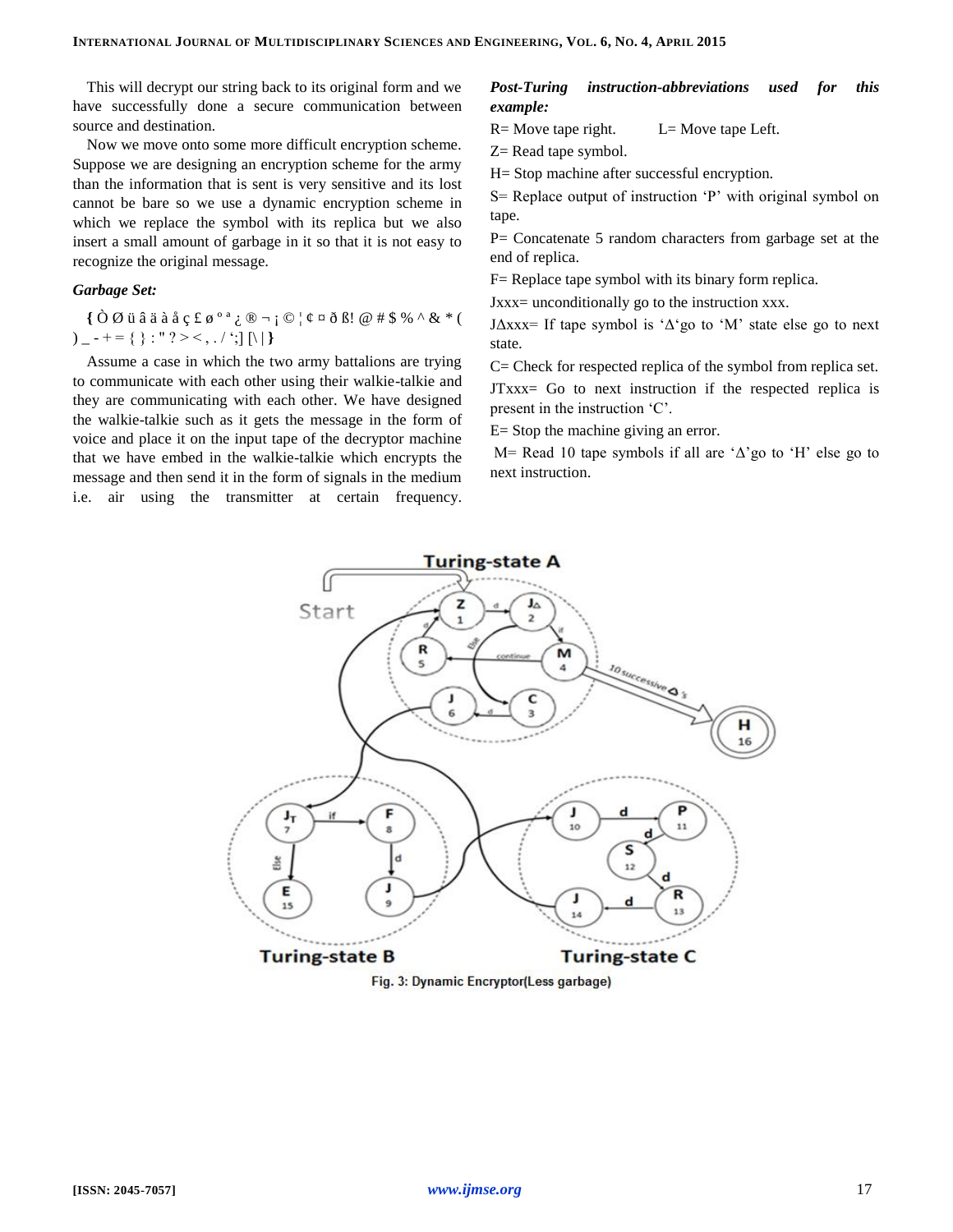#### *Sample input:*

Vanguard six this is bravo one we are ready

#### *Sample output:*

10110@\*^\$(00001>"{^\$01110&%+<#00111,.;/]00001}:"> \*10101@\$#&^10010.[;',00100 $\triangle$ 10011\$^#\*%01001!)(&^110 00Δ10100!)\*%\*01000!^%&%01001<:{(&10011Δ01001)\*^\$  $(a)$ 10011 $\Delta$ 00010 $\gg$ )(^10010\*)^\$\*00001\*&\*%\$10110\_)(&\*0 1111Δ01111<>?:"01110\$%^#@00101Δ10111\*(&%\*00101Δ  $00001$ ;'[].10010\$%#^%00101 $\Delta$ 10010@#\$#@00101(^\*%#00 001;'[].00100\$&#\*%11001(^\*%#00001;'[]!ΔΔΔΔΔΔΔΔΔΔ

At the destination the signals are received via receiver and it converts the signal back to message which is place on the input tape of our embedded decryptor of the walkie-talkie that converts it back to its original form and then a voice message can be heard from the speaker of the walkie-talkie.

# *Post-Turing instruction-abbreviations used for this example:*

 $R=$  Move tape right.  $L=$  Move tape Left.

Z= Read tape symbol.

H= Stop machine after successful encryption.

E= Stop the machine giving an error.

C= Check for respected symbol for the replica.

F= Place symbol at the start of the tape if another symbol is already present place it next to the available place.

P= Read 5 successive 0's and 1's combination and send it to the next state.

Jxxx= unconditionally go to the instruction Jxxx

J $\Delta$ xxx= If tape symbol is ' $\Delta$ 'go to 'M' state else go to next state.

JT= Go to next instruction if the respected replica is present.

M= Read 10 tape symbols if all are  $\Delta$  'go to 'H' else go to next instruction.

G= any character other than 0's and 1's and  $\Delta$ ' discard them.

#### *Sample input:*

10110@\*^\$(00001>"{^\$01110&%+<#00111,.;/]00001}:">  $*10101@$$ # $&^{\wedge}10010$ .[;',00100 $\triangle$ 10011\$^#\*%01001!)( $&^{\wedge}110$  $00\Delta10100!)$ \*%\*01000!^%&%01001<: $\{(\&10011\Delta01001)$ \*^\$  $(a)$ 10011 $\Delta$ 00010  $\gg$ )(^10010\*)^\$\*00001\*&\*%\$10110\_)(&\*0  $1111\Delta01111\gg$ ?:"01110\$%^#@00101 $\Delta10111*(&\%\%*00101\Delta$  $00001$ ;'[].10010\$%#^%00101 $\Delta$ 10010@#\$#@00101(^\*%#00 001;'[].00100\$&#\*%11001(^\*%#00001;'[]!ΔΔΔΔΔΔΔΔΔΔ

#### *Sample output:*

Vanguard six this is bravo one we are ready

Now suppose another case in which the communication is going on between the two army base via booster which means we have large traffic of communication taken place through them which is also very sensible and cannot be compromised at any cost so we have to make our encryption scheme more strong and for this we are increasing the amount of garbage that insert in the string and due to which our encrypted form become very large and very difficult to get the original message because even the small message of 10 to 20 words can become a message of 100 to 120 words but we don't have to worry about the size of the message because we are communicating via towers which means we have lots and lots of bandwidth.

So the two army bases are trying to communicate with each other using their communication media. We have designed the media such as it gets the message in the form of voice via micro phone and place it on the input tape of the decryptor machine that we have embed in the communication media which encrypts the message and then send it in the form of signals via transmitting tower in the medium i.e. air at the certain frequency.

# *Post-Turing instruction-abbreviations used for this example:*

 $R =$  Move tape right.  $L =$  Move tape Left.

 $Z =$ Read tape symbol.

 $H = Stop$  machine after successful encryption.

 $S =$  Replace output of instruction 'P' with original symbol on tape.

 $P =$  Concatenate 20 random characters from garbage set at the end of replica.

 $F =$ Replace tape symbol with its binary form replica.

 $Jxxx =$  unconditionally go to the instruction xxx.

J $\Delta$ xxx = If tape symbol is ' $\Delta$ 'go to 'M' state else go to next state.

 $C =$  Check for respected replica of the symbol from replica set.

JTxxx= Go to next instruction if the respected replica is present in the instruction 'C'.

E= Stop the machine giving an error.

M= Read 10 tape symbols if all are ' $\Delta$ ' go to 'H' else go to next instruction.

# *Sample input:*

Tombstone three in bound from the north coming in high requesting the cover fire on my retrieve

# *Sample output:*

10100\$%#^%&\*^%\$(\*&^)#\$%#@01111<>:"{)(\*()^&^%\$ %\*&^\$01101>?:"}%^\$%#)(\*&)%&#@!00010,.;]'<>:"{&(^\* ^#%\$@%10011\*&^(&\$%#\$%(\*&^%#\$%&(10100#\$^%#)(^ (^@>{(\$:"}>?01111\$\*&^()&%#%<>\*)^@#%\$#01110!@#\$  $\%^{\alpha}\&^*()(*\&^{\alpha}\&^{\beta}\&^{\alpha}\&^{\gamma}\&^{\gamma}\&^{\gamma}\&0101\&10100^{\gamma}$ :{})(\*(&%^&%\$#\$\* &^01000(\*&(^&%\$^\$#%\*&^\$%^\*%10010#\$^%#)(^(^@>{(  $\{\$:\"\} > ?00101 > ?:\"\}$ %^\$%#)(\*&)%&#@!00101 $\Delta$ 01001,.;]'<>:"  ${\&}^{\wedge}$  {&(^\*^#%\$@%01110 $\Delta$ 00010\*&^(&\$%#\$%(\*&^%#\$%&(0 1111\*&^(&\$%#\$%(\*&^%#\$%&(10101#\$^%#)(^(^@>{(\$:" }>?01110\$%#^%&\*^%\$(\*&^)#\$%#@00100Δ00110\$%#^% &\*^%\$(\*&^)#\$%#@10010\*&^(&\$%#\$%(\*&^%#\$%&(011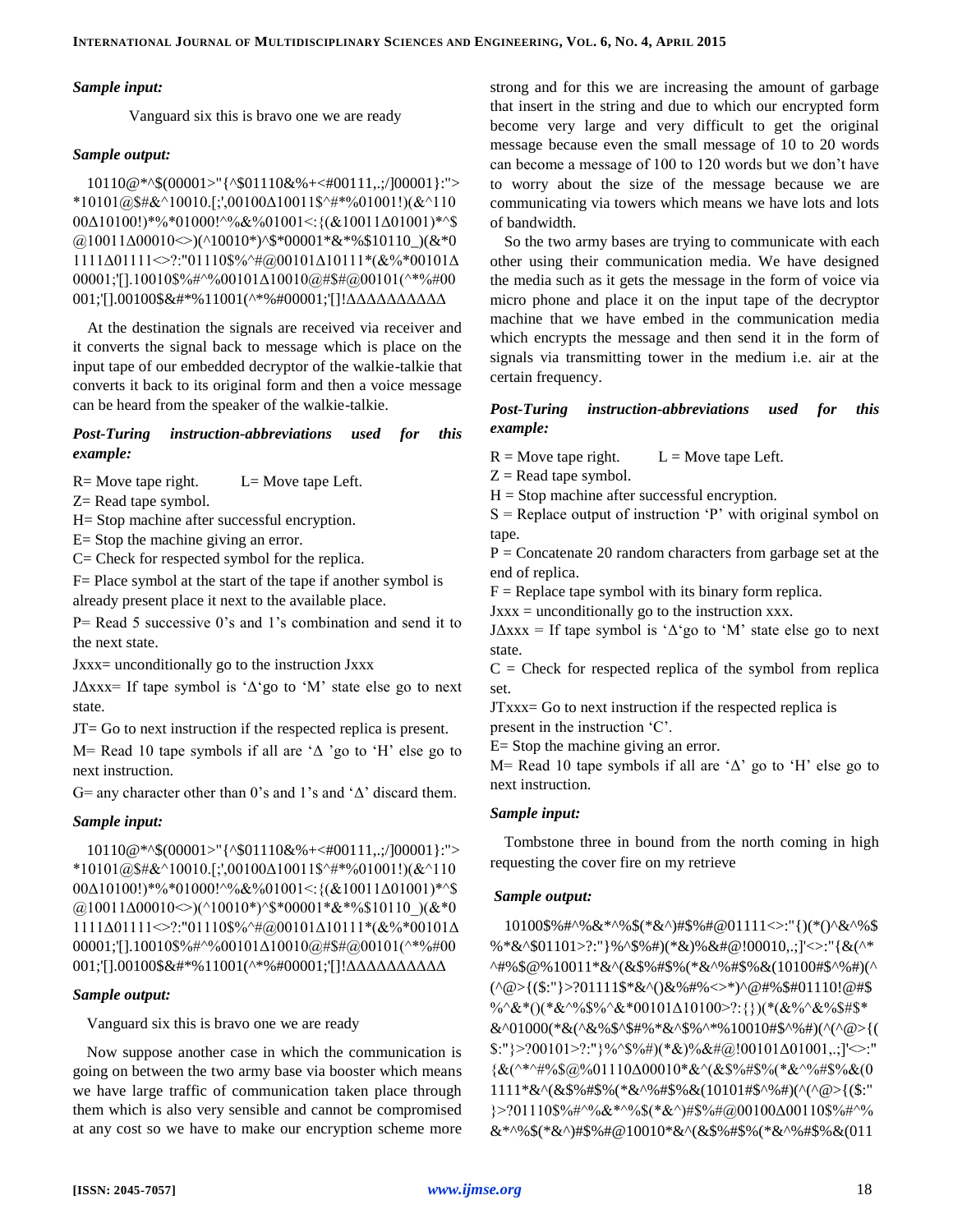$(*&\wedge)\#\$\%\#@01000>$ ?:"}%^\$%#)(\*&)%&#@!00101 $\Delta$ 01110  $$\%$ #^%&\*^%\$(\*&^)#\$%#@01111,.;]'<>:"{&(^\*^#%\$@%1 0010>?:"}%^\$%#)(\*&)%&#@!10100\*&^(&\$%#\$%(\*&^%#  $\frac{\$%}{\&}(01000\Delta00011>?$ :"}%\\$%#)(\*&)%&#@!01111\*&\(&\$ %#\$%(\*&^%#\$%&(01101>?:"}%^\$%#)(\*&)%&#@!01001,. ;]'<>:"{&(^\*^#%\$@%01110>?:"}%^\$%#)(\*&)%&#@!0011  $1\Delta01001^*&^{\wedge}(\&\$\%~\#$\%~(*&^{\wedge}\%~\#$\%~\&(01110\Delta01000^>?;")\%$ \$%#)(\*&)%&#@!01001\*&^(&\$%#\$%(\*&^%#\$%&(00111#  $\frac{\sqrt{2}}{2}$  \(\\thermal{\left(\alpha) \left(\alpha) \left(\alpha) \left(\alpha) 1000 $\Delta$ 10010>?:" \eft(\alpha) \left(\alpha) \left(\alpha) \left(\alpha) \left(\alpha) \left(\alpha) \left(\alpha) \left(\alpha) \left(\alph @!00101>?:"}%^\$%#)(\*&)%&#@!10001!@#\$%^&\*()(\*&^ %\$%^&\*10101#\$^%#)(^(^@>{(\$:"}>?001001>?:"}%^\$%#)  $&*^{0}(1110)$  :  $&*^{0}(1001450)$   $\frac{1}{2}(0.1001450)$   $\frac{1}{2}(0.100110)$   $\frac{1}{2}(0.1110)$   $\frac{1}{2}(0.1110)$ "}%^\$%#)(\*&)%&#@!00111△10100\$%#^%&\*^%\$(\*&^)#\$  $\%#@01000$  >?:" }% \\$\%\$(+)(\*&)% &#@!00101 $\Delta 00011$ \$%# \%  $&*^{\wedge}\%$  (\*&^)#\$%#@01111>?:"}%^\$%#)(\*&)%&#@!10110 \*&^(&\$%#\$%(\*&^%#\$%&(00101,.;]'<>:"{&(^\*^#%\$@%1  $0010\Delta00110...$ ]' $\sim$ :"{&(^\*^#%\$@%01001!@#\$%^&\*()(\*&^ %\$%^&\*10010>?:"}%^\$%#)(\*&)%&#@!00101 $\Delta$ 01111,.;]'<  $\geq$ :"{&(^\*^#%\$@%01110 $\triangle$ 01101>?:"}%^\$%#)(\*&)%&#@!1  $1001\Delta10010,$ ; ]' $\le$ :"{&(^\*^#%\$@%00101\$%#^%&\*^%\$(\* &^)#\$%#@10100!@#\$%^&\*()(\*&^%\$%^&\*10010!@#\$%^  $&*(((*&*%\$%^*&*01001&*){\cdots})*@^*&*@`%&*@!10110#\$$  $\sqrt{9}$  ( $\sqrt{$  ( $\sqrt{a}$  > {(\$:"} > ?00101 > ?:"} %  $\sqrt{$  \$%#)(\*&)%&#@! $\Delta\Delta\Delta$ ΔΔΔΔΔΛ

At the destination the signals are received via receiving tower and it converts the signal back to message which is place on the input tape of our embedded decryptor of the communication media that converts it back to its original form and then a voice message can be heard from the speaker of the communication media.

#### **Post-Turing** instruction-abbreviations this used for example:

 $R = Move$  tape right.

L= Move tape Left.

 $Z =$ Read tape symbol.

H = Stop machine after successful encryption.

 $E =$  Stop the machine giving an error.

 $F =$  Place symbol at the start of the tape if another symbol is already present place it next to the available place.

 $C =$  Check for respected symbol for the replica.

 $P = Read 5$  successive 0's and 1's combination and send it to the next state.

 $Jxxx =$  unconditionally go to the instruction  $Jxxx$ 

J $\Delta$ xxx= If tape symbol is ' $\Delta$ 'go to 'M' state else go to next state.

 $JT = Go$  to next instruction if the respected replica is present.

M= Read 10 tape symbols if all are  $\Delta$ ' go to 'H' else go to next instruction.

G= any character other than 0's and 1's and  $\Delta$ ' discard them.



Fig. 4: Dynamic Decryptor(Less garbage)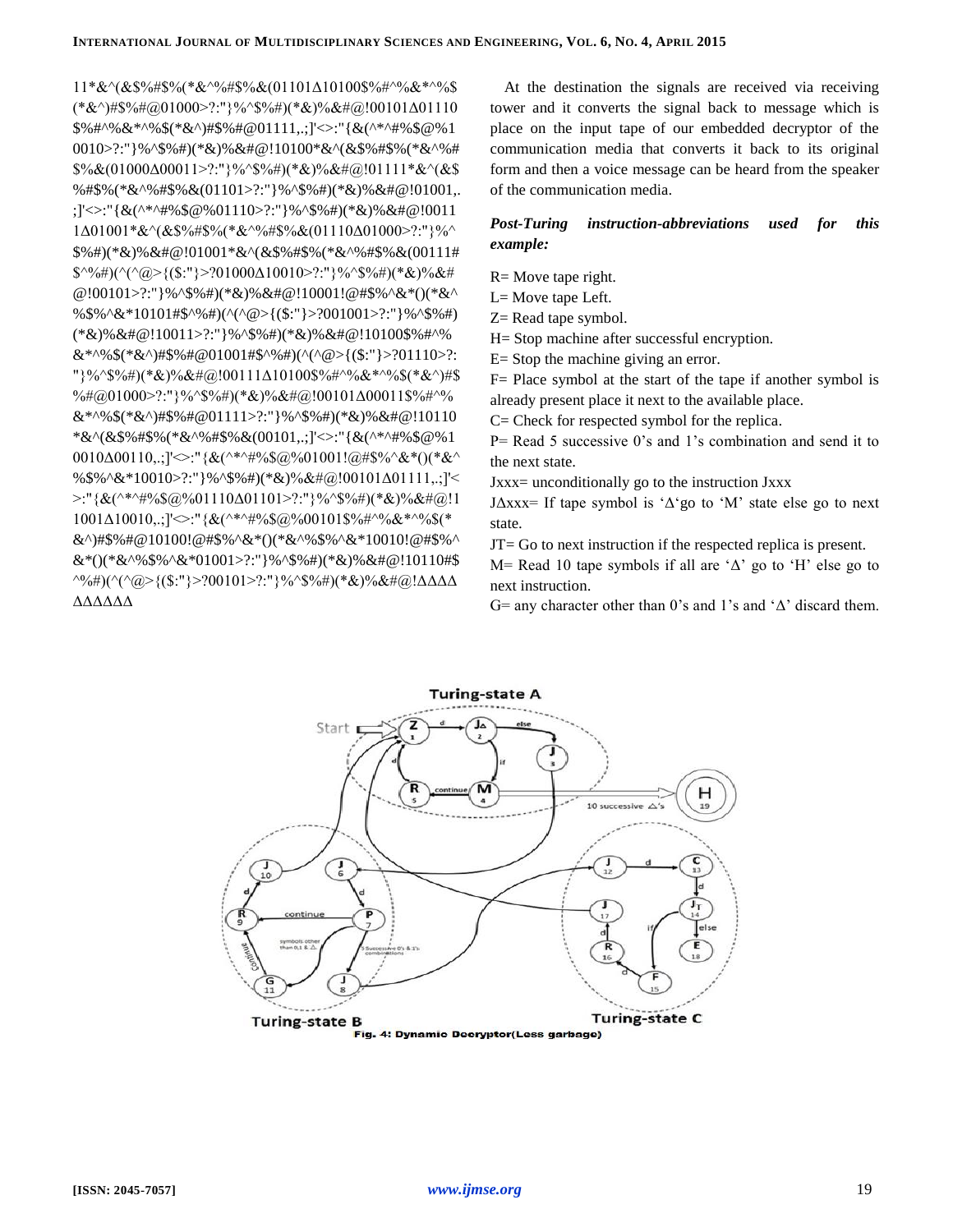